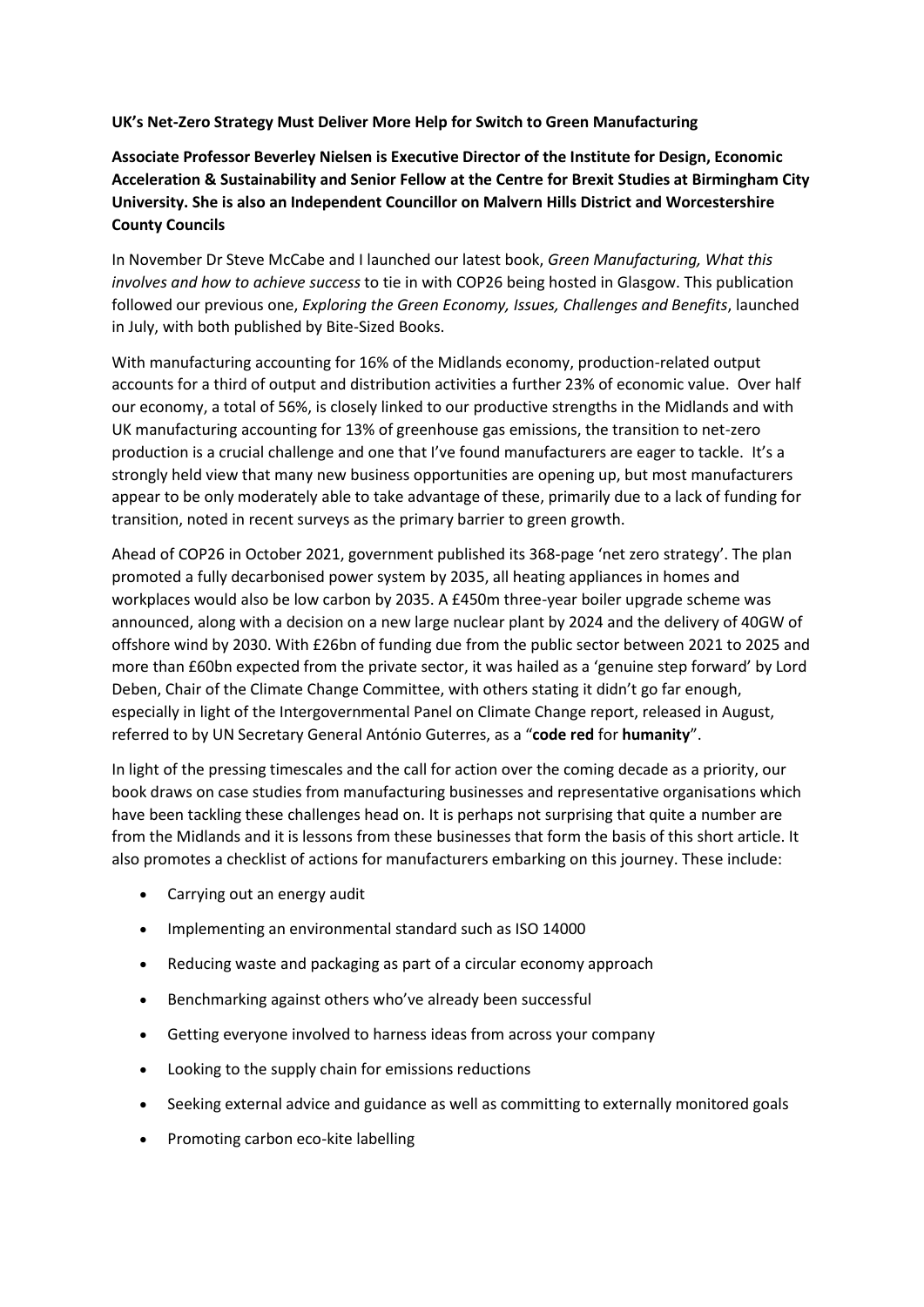**KPM Marine**, founded and jointly owned by Jules Morgan, has been tackling environmental challenges for 27 years with a mission to ensure his business would be as environmentally conscious as possible. The business designs and produces vessels servicing wind turbines, delivering between 12-24 technicians daily to the turbines via catamarans of between 20-30m long, each with two 1500 horsepower engines burning 3000 litres of diesel a day 7 days a week.

Jules Morgan has developed six environmental design protocols for his business and an overarching rider regarding the allure of unproven technologies in highlighting the need to draw on robust Technology Readiness Levels (TRLs) in our shared quest for net-zero. These protocols cover:

- light weighting
- eliminating Volatile Organic Chemicals (VOCs)
- designing for recyclability
- ensuring end of life value in all product components
- reparability
- localisation with 96% of components sourced from local supply chains, avoiding an additional imported carbon footprint.

## As Jules Morgan puts it:

"When KPM set out with these protocols and developed the products, our competitors laughed at us, but they are not laughing anymore. No longer can business ignore the environmental aspects of their operations whilst not pushing the boundaries and focusing only on the short term profit imperative whilst expecting the tax payer and local authorities to clean up their mess, or turning to developing countries to be their dumping ground at little or no cost to themselves.

"The message is to make progress quickly companies can do very simple things to make a positive environmental impact and not all the solutions require re-invention and technology, but creative thinking.

"Fast forwarding to today KPM have customers saving £100,000's of pounds on fuel bills per year per vessel and KPM have dominated the windfarm service vessel market and the fast craft market globally."

**David Nieper Ltd** is a family run clothing and textiles manufacturer based in Alfreton, Derbyshire. Their CEO, Christopher Nieper OBE, runs this family-owned business employing 300 people across five factories whilst also investing in local education, sponsoring the local secondary school, the David Nieper Academy, and having been awarded the Queen's Award for Sustainable Development, as well as being voted 'Sustainable Manufacturer of the Year' by MAKE UK. From the seventies onwards fashion businesses have off-shored production led by access to cheaper labour, with fashion and textiles recognised as one of the world's most polluting industries contributing an estimated 1.2bnT of CO2 a year – more than international aviation and maritime shipping, with fashion alone accounting for between 5-8% of global greenhouse gas (GHG) emissions annually.

Having commissioned a report in 2019 comparing the environmental impact of offshore fashion manufacturing to manufacturing clothes in Britain, University of Nottingham's Energy Innovation and Collaboration team revealed that clothes made in the UK produce 47% fewer GHG emissions. Following this the company invested £4.5m in a solar powered fabric print factory helping to bring textile manufacturing back to Britain with the new factory saving 50-60 litres of water per meter of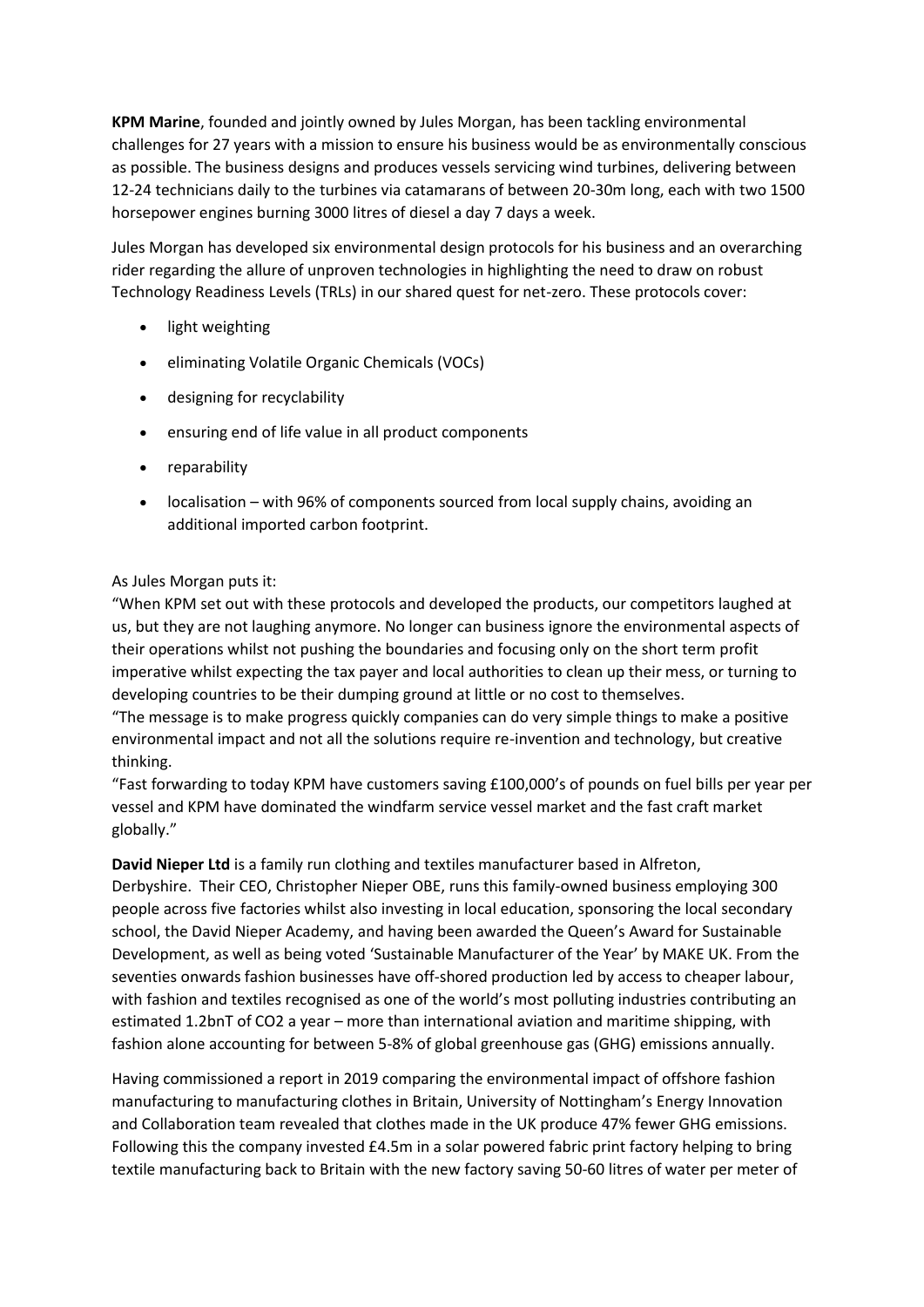fabric compared to traditional screen printing. Non-GMO cotton fabrics are used, dying processes draw on environmentally sound technologies saving 280,000m3 each year compared with traditional techniques.

The company operates a zero waste to landfill policy and in 2021 they joined the SME Climate Hub as part of the UN Race to Zero campaign, pledging to cut CO2 emissions by half by 2030. In order to help consumer choose more sustainable fashion and clothing options Christopher Nieper has invested through his foundation in spearheading the development of an industry-wide eco-kite mark helping consumers to understand 'at a glance' how environmentally-friendly production of their garment has been by referring to a carbon checker label modelled on that already available when purchasing white goods.

## Christopher Nieper noted:

"The opportunity to improve fashion is huge. Wearing apparel accounts for 26,000 jobs in the UK but 97% of what we wear is imported. Therefore, simply a small increase in the UK-based manufacturing could generate tens of thousands of new jobs and income in the UK as well as addressing carbon emissions from fashion and textiles."

In the Black Country Ben Towe, Group MD of **Hadley Group,** has written about the challenges of steel manufacturers in reducing emissions. The company has looked to reduce waste and increase the use of recycled steel in products and components, drawing on CAD for improved consistency and on virtual simulation modelling to ensure maximum efficiencies in materials produced and used. Ben notes:

"The environment is an important part of our philosophy and that can be seen within the manufacture of our products. We seek to reduce, through our design process, the material content of our products and employ the Hadley Group patented processes where applicable. When applied to our products this delivers equal strength from a lighter gauge material, resulting in a more costeffective end product that absorbs less raw material and energy within the production process and is stronger and 'Greener by Design' than equivalent products."

Benefits to customers include:

- Vehicle crash / crumple zone meeting appropriate performance standards manufactured using less material making it lighter, lowering product weight and improving fuel efficiency
- Improving structural integrity through lighter products produced through the company's patented processes
- Requiring less weight and resources to achieve same performance levels of comparator products
- Using same weight and resources as comparator products but achieving superior performance metrics.

Ben Towe notes the medium-term market conditions required to continue to improve environmental outcomes, a feature feeding into automotive and transport production forming such a critical element of manufacturing in the Midlands:

"We need to see the creation of an environment where carbon-neutral steel is more competitive than steel which is not carbon neutral. This will mean creating a fair competitive landscape accounting for the global nature of the steel market, addressing domestic, import and export steel dynamics, as well as the distinction between primary and secondary sources required to make